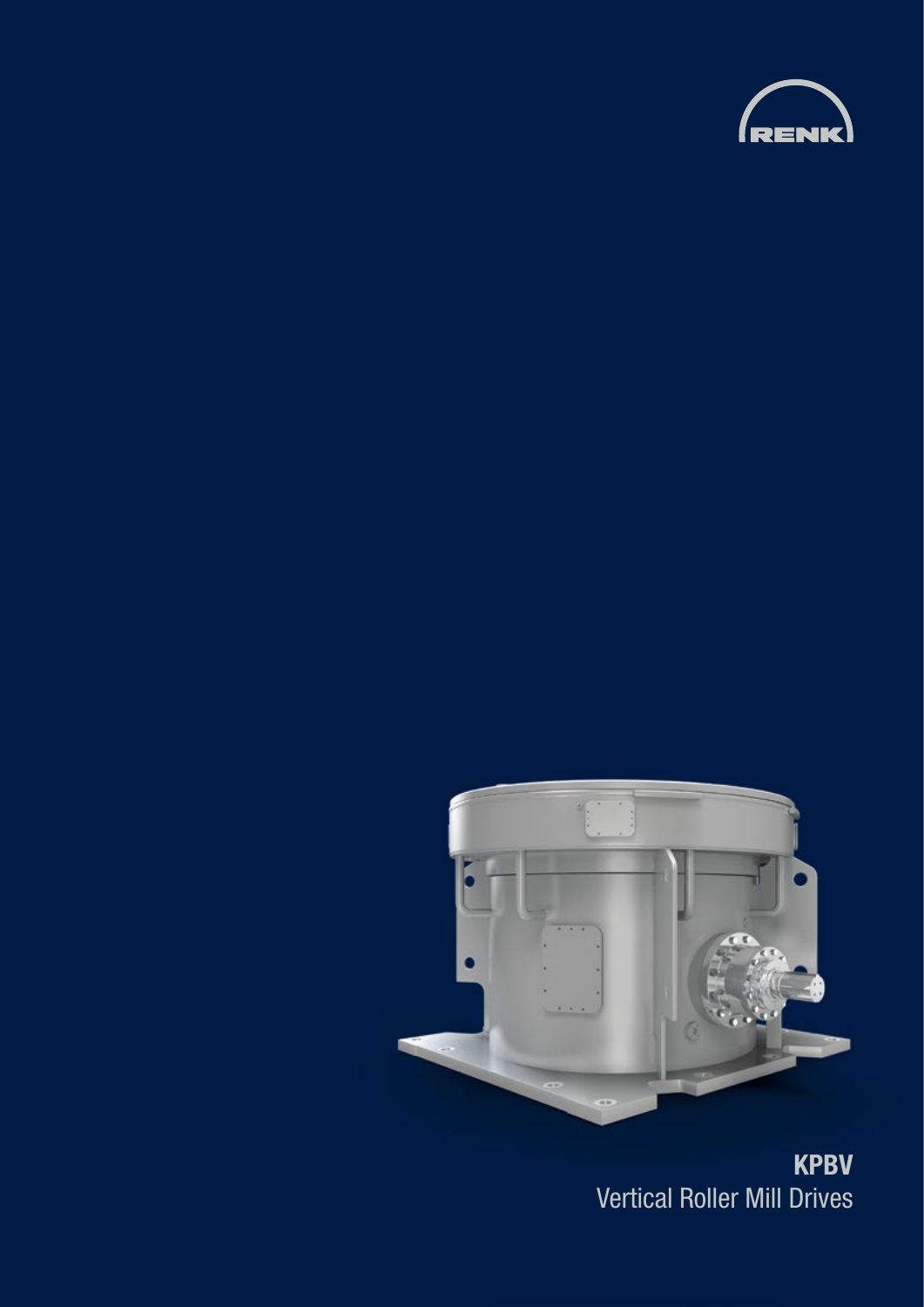## **Why planetary and three-stage?**

For modern VRMs, especially for cement plants, the trend is towards higher output torques and higher gear ratios. These requirements are pushing the two-stage KPAV design to its limits. Larger mills are rotating more slowly and 6-pole motors have become the standard solution.

To meet the increasing performance requirements and provide scope for future developments, RENK developed the three-stage KPBV design in 1998. When the first unit – a KPBV 190 for a LOESCHE mill – was presented to the industry in December 1999, this was another innovation and since than it has been copied by many gear makers.

**Before the introduction of the planetary gear technology, the standard drive design of Vertical Roller Mills (VRMs) comprised gear units featuring a bevel stage and two helical gear stages.** 

**When RENK presented the first planetary gear unit for VRMs in 1979, its compact dimensions and the lower gear unit weight were a true innovation.** 

**The new concept made it possible to design an almost cylindrical gear housing – except the bevel pinion module – with a housing centerline directly underneath the axial bearing for an optimum transmission of the grinding forces to the foundation.**



*KPBV 180 with lube oil system on the test bed*

## **KPBV design features**

Making mostly use of well-known and proven components, the KPBV consists of one bevel gear stage and two planetary gear stages. This design permits lower ratios in each individual stage but brings a significant increase in the overall gear ratio.

The output stage features 6 planet gears (instead of 3 in the KPAV) which not only makes for a very compact design of the output stage but at the same time also allows higher torques. For instance, to transmit 2.5 million Nm of torque, a KPAV unit would require a ring gear with a pitch diameter of 3,000 mm (KPAV 300) and a bevel gear of 2,200 mm in diameter. Besides problems in manufacturing, heat treatment and handling, this would entail significant drawbacks in size, delivery time and – last but not least – the cost/weight ratio. On the other hand, a major advantage of the KPAV design, namely the straight-line transmission of the vertical load from the grinding table to the foundation plate, was also adopted for the KPBV concept.



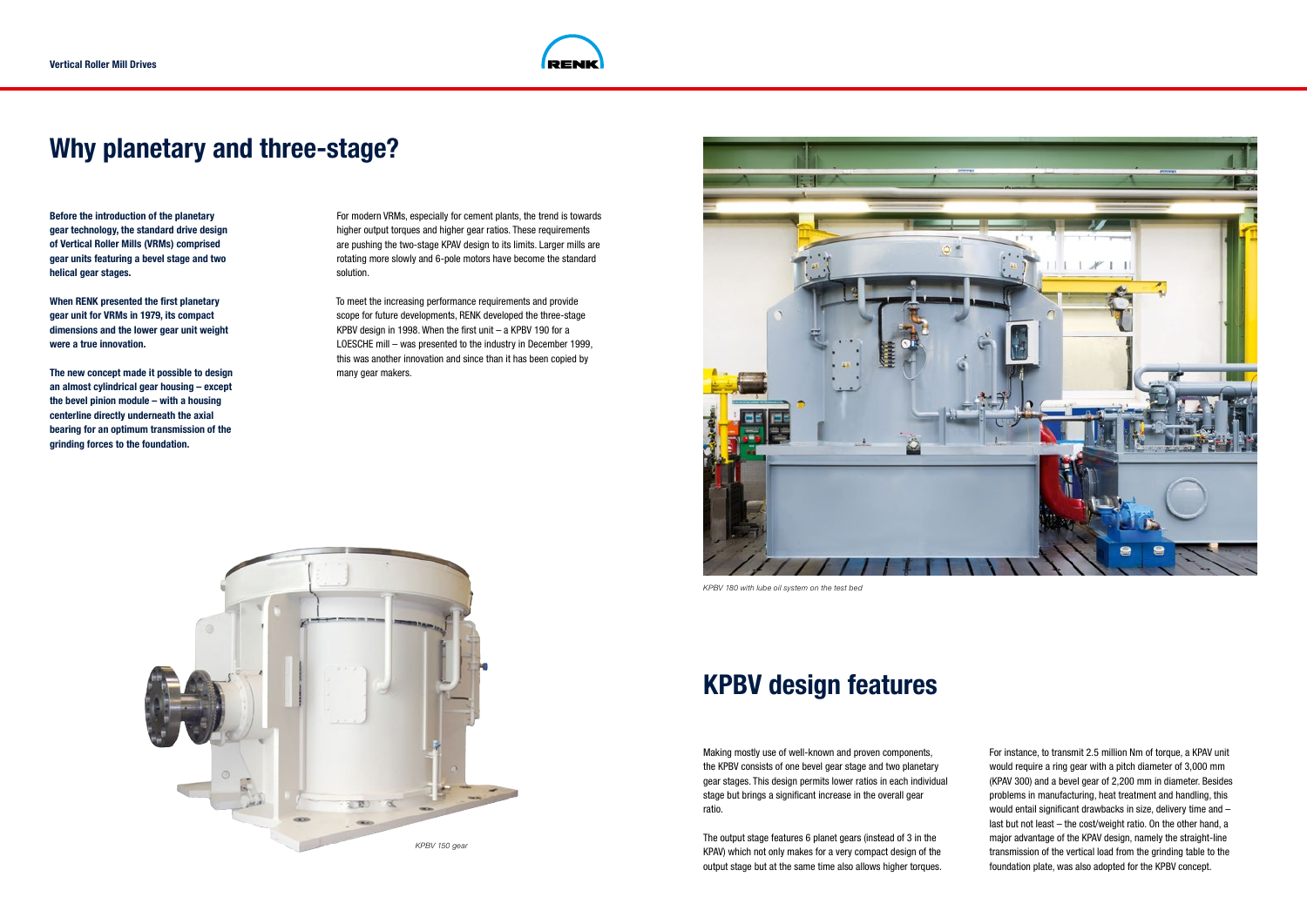1 Horizontal input shaft (1st stage)

- Bevel gear shaft 3 Central sun pinion (2nd stage)
- Planet gears (3 off)
- 5 Planet carrier
- 6 Rod
- 7 Axial spherical roller bearing
- 8 Curved tooth coupling
- 9 Central sun pinion
- 10 Planet gears (6 off, 3rd stage)
- 11 Planet carrier
- 12 Radial plain bearing
- 13 Thrust ring
- 14 Axial thrust pads
- 15 Cylindrical housing
- 16 Ring gear 17 Ring gear
- 18 Ring gear support

The output torque is transmitted by the thrust ring (13) to the grinding bowl of the mill via threaded fasteners. The ring gear support (18) transmits the output torque to the housing (15).

# **Arrangement of KPBV gear units**

The planet carrier (11) is radially borne by a radial plain bearing (12). As the planet carrier (11) is rigidly connected to the thrust ring (13), the radial plain bearing (12) also absorbs the radial forces from the grinding process. Also the ratio of the planetary gear stage 2 is identical for all KPBV units. The ring gear (17) is rigidly mounted to the ring gear support (18).

### **Output**

#### **Thrust support of the mill**

The vertical load from the grinding process is supported by a set of axial thrust pads (14) located directly above the center of the cylindrical housing (15), providing for a straight-line transmission of the grinding forces to the foundation. The thrust bearing of the VRM is available in a hydrodynamic or a bullet proof hydrostatic design, depending on the mill table load.

### **Gear unit bearings**

In response to the demand for more dependable drives and longer MTBO (main time between overhaul), RENK offers both an antifriction bearing (AB) solution for lower initial costs and a hydrodynamic sleeve bearing (SB) solution for lower total cost of ownership (TCO).

#### **Input stage**

- Output torque up to 4 million Nm
- High gear ratios allow the use of low-cost 4-pole motors
- Highest reliability thanks to proven components and modules
- Quick assembly
- Disassembly of the bevel pinion under the mill
- Sophisticated lubrication system
- Optional CMS and long-term warranty
- Assured quality of materials from premier suppliers

The power of the electric motor is transmitted via a flexible coupling to the input-side bevel gear stage of the gear unit. For KPBV units up to size 180, the horizontal input shaft (1) is equipped with antifriction bearings while for larger units, slide bearings are used. As the ratio of the planetary gear stages is identical for all KPBV units, the individual ratio is adapted to the VRM and motor requirements by the bevel gear stage.

- Short time of delivery
- Reduced weight/easy handling
- High gear accuracy for improved load capacity and noise behavior
- Selected spare parts available from stock
- Competitive pricing
- Adaptability to VRM dimensions and load requirements
- Comprehensive instrumentation



### **Planetary gear stage 1**

The torque is transmitted from the bevel gear shaft (2) to the central sun pinion (3) of the planetary gear stage 1. An even load distribution on all three planet gears (4) is achieved by the freely adjustable planet carrier (5). The weight of the planet carrier (5) is supported by a rod (6) which is suspended in an axial spherical roller bearing (7). The ratio of the planetary gear stage 1 is identical for all KPBV units. The torque is transferred to the next stage by a curved tooth coupling (8) which allows for a swiveling movement of the planet carrier (5) to achieve an even load distribution. The ring gear (16) is rigidly mounted to the ring gear support (18).

#### **Planetary gear stage 2**

The torque which is applied to the central sun pinion (9) is split and distributed among six planetary gears (10). These planet gears (10) are arranged in three groups of two. This design together with the freely adjustable sun pinion (9) has proved favorable for distributing the load among the individual planet gears (10).





*KPBV 130 after 15 years of trouble free operation. KPBV 190 SB during shop assembly.*



# **We turn experience into reliability**